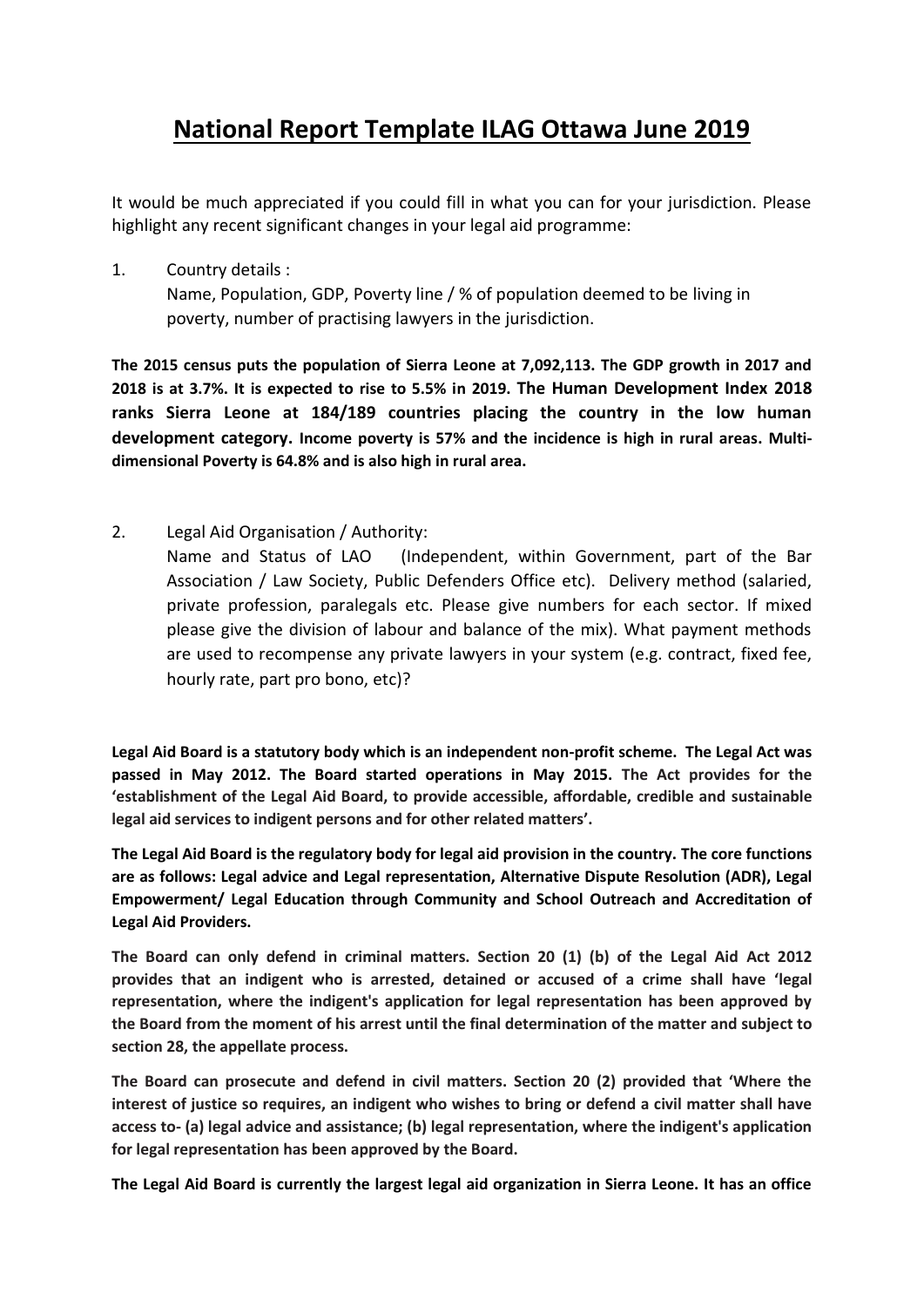**and at least two paralegals each in fourteen of the sixteen districts. The Board has 16 Lawyers and 42 Paralegals. It has at least one resident lawyer in eight of the sixteen districts. Moreover, it is the only legal aid organization with a resident lawyer in three districts in the country – Port Loko, Moyamba and Kono.** 

**The Board has a Memorandum Of Understanding (MOU) with the following Justice Sector Institutions - The Sierra Leone Bar Association, Sierra Leone Police and Sierra Leone Correctional Service. With only sixteen lawyers on the staff, the Board from time to time, based on need, hires lawyers from the Sierra Leone Bard Association to service some of its clients. In September 2015, the Board hired 25 lawyers to provide legal representation to 50 of its clients. Also, the Board has contracted private lawyers in a number of class actions on behalf of the workers.**

**Lawyers hired to represent clients in the Magistrate Courts are paid US\$ 58 per client, those who represent clients in the High Court receive US\$ 116 and those who represent clients in the Appeals Court receive US\$ 174. They will represent the client until the case is concluded.** 

## 3. Budget and Spend:

Please give the budget for Publicly Funded Legal Services / Legal Aid in your jurisdiction for the last two years. If possible show the actual expenditure broken down by civil, criminal, initial advice. Please indicate the proportion of the legal aid budget that is funded by (a) central / Federal Government (b) Local or state government. Is your legal aid budget demand led, capped, uncapped or a mixture? (Please elaborate).

**The Legal Aid Board is the state Legal aid organization by virtue of the fact that it is a statutory body. The Board is funded by the government. Salaries of staff are paid by Government. Also, every year, the Government allocate money to the Board to cover operational costs.** 

**The government allocated Le 3,687,900,000 (US\$ 428,825) to the Board in 2017and Le5,906,378,210 (686,788) in 2018. Every January, the Board present the proposed budget for the year to the Ministry of Finance at a public event to explain and defend the proposed budget it presents to the Government. For instance, a proposed budget of over 7 billion leones for 2019 was presented at the public hearing but over six billion was approved.** 

**The Board also received a year's support from the Open Society Initiative for West Africa (OSIWA) towards the provision of primary justice services. It received support from United Nations Development Programme (UNDP) towards the March 2018 elections and United Nations Children's Funds (UNICEF) towards access to justice for children in contact with the law and capacity-building for Board staff and non-state legal aid service providers. It is currently receiving support from Global Fund/National HIV/AIDS Secretariat towards the protection of the rights of people living with HIV/AIDS.** 

## 4. Scope, Caseload and Eligibility:

What restrictions on scope are there for civil and criminal legal aid and for initial advice in your jurisdiction? Total number of applications and grants for the last two years. Please break down by civil, criminal and initial advice as well as by year. Proportion of the population eligible for civil legal aid and/ or initial Advice. Eligibility limits for criminal legal aid. Are means tested contributions part of your (a) civil (b)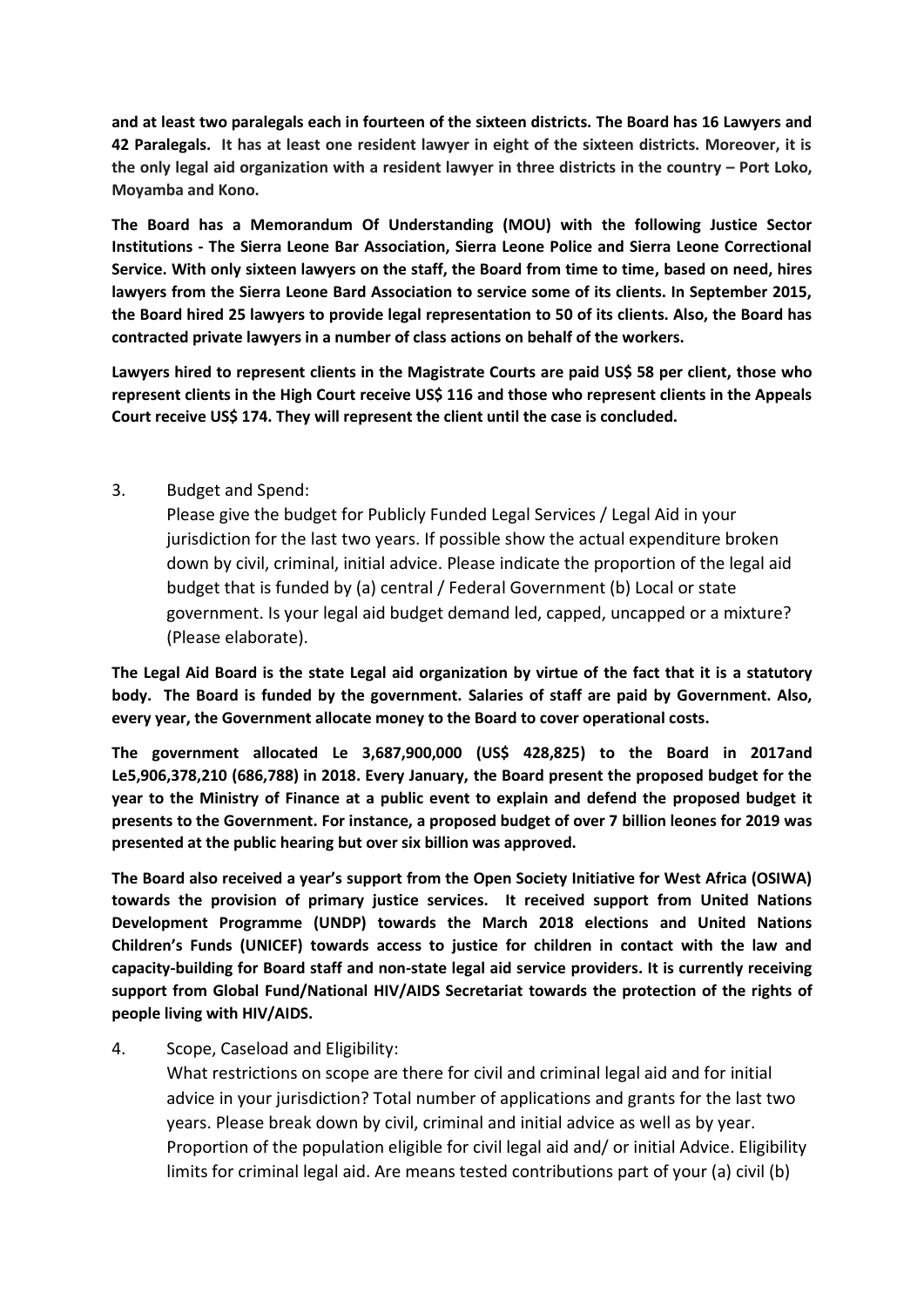criminal (c) initial advice eligibility requirements? In your jurisdiction, are legal aided litigants who lose their case liable to pay the other side's legal expenses/ costs?

**189,708 clients including non-Sierra Leoneans benefitted from the scheme in 2017 and 2018 by way of legal advice and Legal representation, Alternative Dispute Resolution (ADR) and Legal Empowerment/ Legal Education. 106,655 people benefitted from the scheme in 2018. This is up 23,602 on 2017 when 83,053 people benefitted from the scheme.**

**During this two year period, 31,965 criminal cases were provided legal representation, 90, 044 civil matters were mediated through ADR service provided by Adjudicators and Paralegals and 67,699 benefitted from legal empowerment through community and school outreach.** 

**30,009 females and 39,834 children benefitted from the scheme in 2018. This accounts for 14% and 19% of beneficiaries respectively. While males accounted for majority (78%) of beneficiaries of legal representation provided by Legal Aid Counsels, females and children accounted for majority (80%) of beneficiaries of the Alternative Dispute Resolution/Mediation.** 

**The Board provides legal aid to persons and bodies who are poor and marginalized and therefore cannot afford to hire the services of a lawyer. To qualify for the scheme, the applicant should pass the 'Means Test.' This means the applicant's income should not be above the country's minimum wage of Le 500,000 (US\$ 58). This requirement does not apply to the disabled, aged, retiree, war amputee, war widows and juveniles.** 

## 5. Quality Assurance:

System used – Complaints to LAO, Complaints to the Bar Association/ Law Society, Client Satisfaction questionnaires / interviews, CLE, Mentoring, Peer Review, Supervisor audit, Observation or video/audio tape etc? What requirements are there ( if any ) for lawyers and others who wish to provide legal aid, other than membership of the Bar / professional association e.g. registration, experience, special exams, interviews, upper or lower limits on number of cases undertaken annually etc ?

**The Board is responsible for regulating legal aid provision in the country. This involves accrediting legal aid providers as provided in Section 9 (2) (b) of the Legal Aid Act which provides that the Board shall 'accredit persons or bodies to provide legal aid.' The Act prescribes penalties for defaulters.**

**Section 37 (2) provides that a person or organization who – (a) provides legal aid without being accredited or (b) whose cooperation agreement with the Board has elapsed or has been terminated and who continues to provide legal aid, commits an offence and is liable on conviction to a fine not exceeding thirty million leones or to imprisonment for a term not exceeding three years.** 

F**or Paralegals to be accredited by the Board to work in the country, they first have to complete a training course in the relevant field of study at the Judicial and Legal Training Institute or an educational institution approved by the Board. Section 30 (2) (b) of the Legal Aid Act provides that**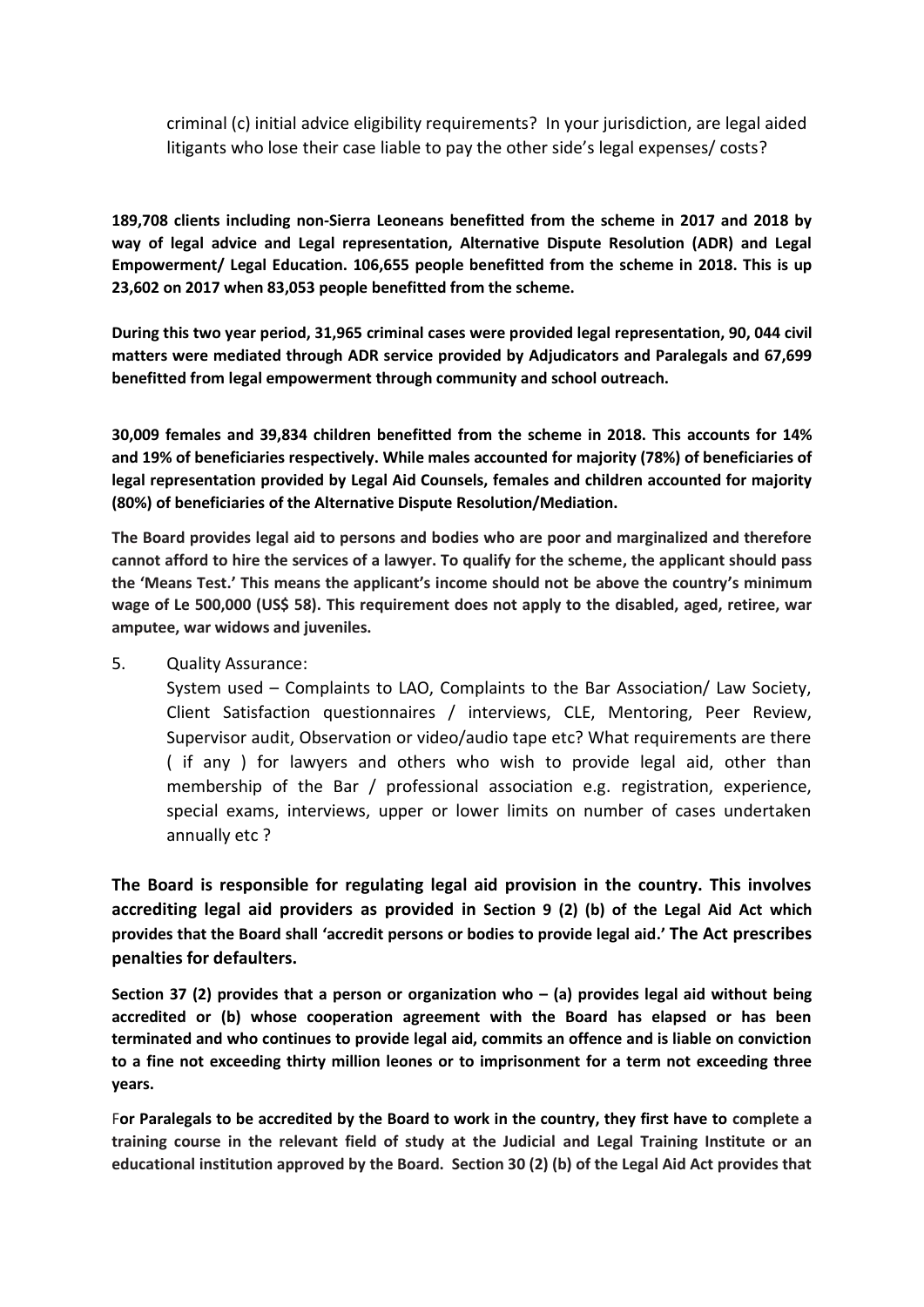**the Board shall accredit 'paralegals, that have been certified as having gone through the appropriate courses at the Judicial and Legal Training Institute or any other appropriate institution approved by the Board.'**

**The Board can also enter into a cooperation agreement with legal aid providers. The Act prescribes penalties for breach of the agreement. Section 33 (1) of the Legal Aid Act provides that 'The Board may enter into cooperation agreements with legal aid providers, for the implementation of this Act. Section 33 (2) states that 'Where a legal aid provider fails to meet its obligations under a cooperation agreement the Board may after giving three months notice in writing to rectify the anomaly terminate the agreement. Section 33 (3) provides 'On the termination of a cooperation agreement the legal aid provider concerned shall cease to offer legal aid under this Act.'**

**Additionally, the Board is also responsible for monitoring and evaluating the quality of legal aid provided by Legal Aid Providers. Section 32. (1) of the Legal Aid Act states that 'The Board shall monitor and evaluate the quality of legal representation in legal aid cases in accordance with the prescribed procedures.' Section 32 (2) further provides that 'Where the results of monitoring and evaluation conducted under subsection (1) indicate that a legal aid practitioner or pupil barrister has been guilty of unprofessional conduct the Board shall refer the information to the General Legal Council for appropriate disciplinary action.'**

**The legal aid providers must not demand payment for their services. Those who do so commit an offence. Section 37 (1) provides that 'A legal aid provider who charges a fee for the provision of legal aid commits an offence and is liable on conviction to a fine not exceeding twenty million leones or to a term of imprisonment not exceeding two years.**

6. Public Legal Education:

Initiatives in last two years to increase public awareness of the availability of PFLS/ legal aid in your jurisdiction and how to access it. (Include any particular approach for those in remote areas or those with special legal needs). IT packages introduced to enhance access for the public. Has there been a country wide Needs Assessment study in your jurisdiction in recent years, looking at the distribution of justiciable problems and how the public respond to them?

**The Board's legal empowerment programme is aimed at educating people on the laws, human rights and the legal processes. This is rooted in the firm belief that education is crucial to ensuring people know the laws and therefore able to assert their rights when accessing the justice system. This programme has helped people to understand the justice system and therefore gain confidence in seeking justice especially through the criminal justice system.** 

**Legal Empowerment is done through community and school outreach. Some of the events have been undertaken in collaboration with partners and local authorities. The topic for the event is determined by the justice needs of the community or school. The Paralegals have done a lot of outreach events on topics drawn from the Child Rights Act 2007.**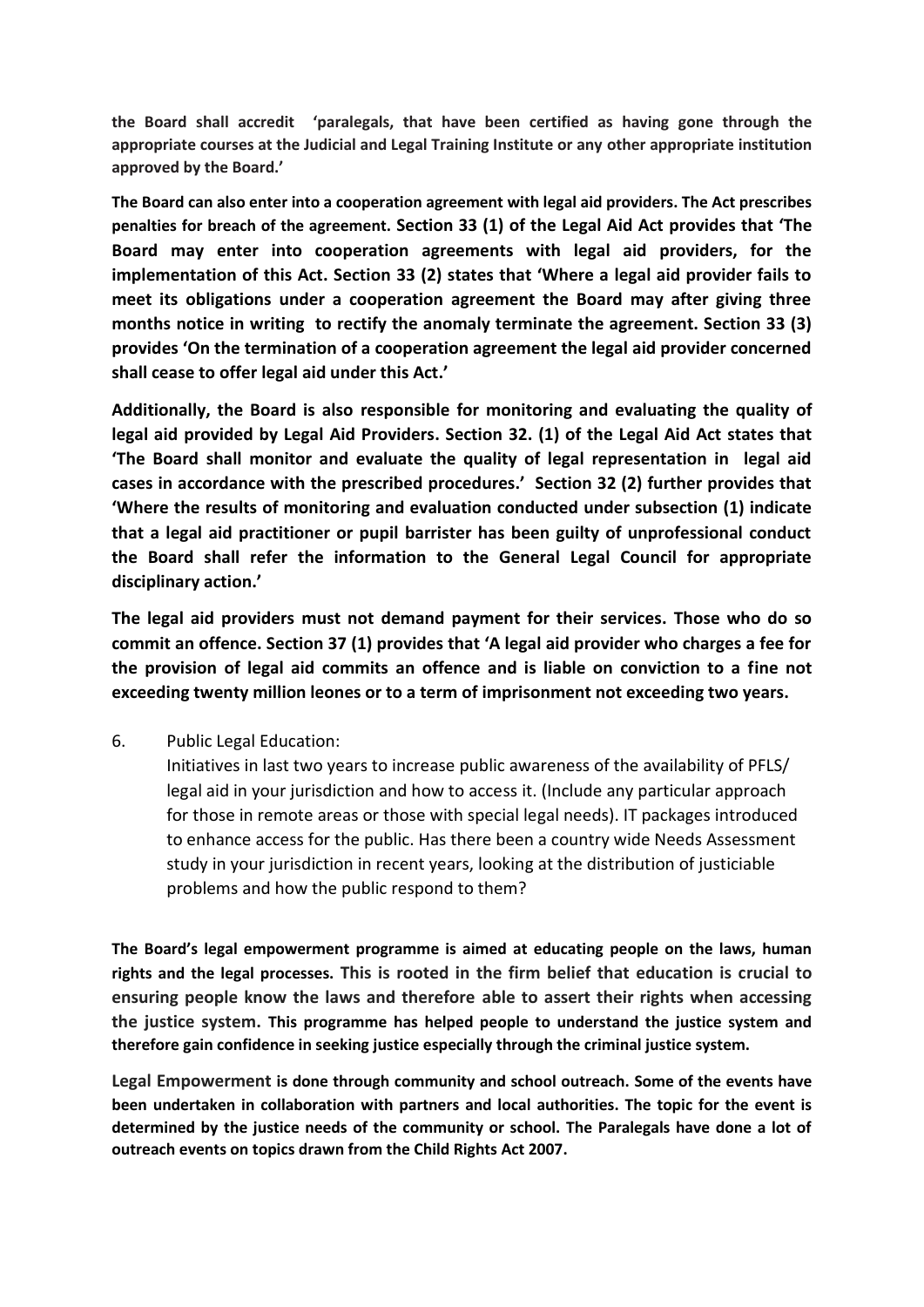**40,953 people and school going children benefitted from the programme in 2018. This accounts for 38% of beneficiaries of the scheme in the period. 13,723 beneficiaries were school children. This accounts for 34% of beneficiaries. 79,409 have benefitted from the programme from May 2015 to December 2018. This accounts for 37% of beneficiaries of the scheme in the period.** 

**People especially those in remote communities are prone to abuse and exploitation in their contacts with both the formal and informal justice system because they are either uneducated or not educated enough on the laws and how the justice system works. For instance, many are not aware of the fact that the police have a duty to inform suspects at the time of their arrest of their right to call on a lawyer or any person to assist with their case as provided for in Section 17 (2) (b)of the Sierra Leone Constitution.** 

7. Alternative Sources of legal services:

What are the other principal sources of legal help for disadvantaged citizens in your jurisdiction, and how many clients do they assist annually ( e.g. legal expenses insurance, trade unions, claims companies, community law clinics, university law clinics etc ).

**ADR/Mediation service was first introduced by the Board in Freetown in March 2016. The service mediate civil matters or matters of non-criminal nature such as debts, child and wife maintenance, inheritance, marital disputes, family disputes, community level disputes, land and labour matters.** 

**The ADR is an integral component of primary justice services provided by Paralegals around the country.** 

**The Board's Alternative Dispute Resolution service mediated 48,452 civil matters in 2018. 15,125 (31%) complaints lodged by women were settled. Also, 23,789 (49%) complaints lodged by children were resolved.**

**The Board has made a lot of progress in improving access to justice for women through the ADR. 31,429 women have had their complaints mediated since the ADR was introduced in March 2016 to December 2018. This accounts for 31% of cases mediated under the ADR.** 

**Majority (75%) of complaints lodged with the ADR by women relate to child maintenance. Through this, the Board has ensured fathers who had failed to take care of their children do so.** 

**The Board has a civil lawyer whose responsibility include securing Court Orders for those who breach the settlement reached at the ADR. This is done regardless of status. Also, the ADR has ensured women are not disadvantaged in cases of inheritance, divorce and property.** 

**The ADR has reduced the pressure on the police and the courts. This is because community level disputes and civil matters which before now were taken to the police or courts are now being taken to Board for mediation. Also, there have been instances in which the police and the courts have referred civil matters to the Board for mediation.**

**The satellite offices of the Board, the Community Advisory Bureaus also provide ADR services. This is an initiative of the Board which is aimed at making justice accessible by empowering local communities to cater for the justice needs of its members by mediating civil matters, engaging in**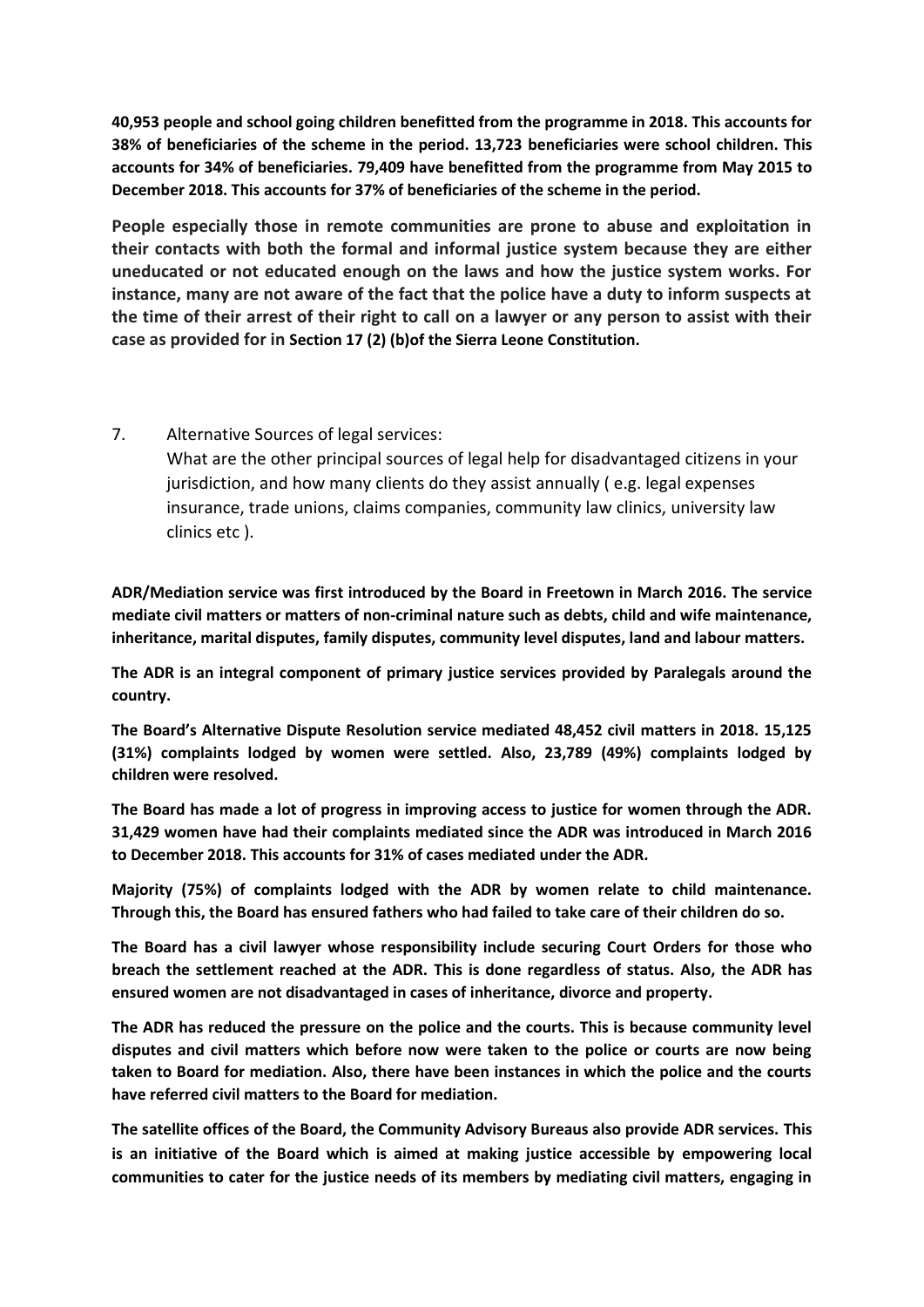**community outreach and providing advice and legal assistance to those accessing the formal and informal justice system.** 

**The Board has so far established 16 Bureaus in Wards in the Western Area. Each Bureau is managed by volunteers drawn from the community. We will continue to establish the Bureaus until the remaining 430 Wards in the Country have one.** 

**The poor also receive legal aid from non-state legal aid service providers. While Legal Aid Board operates in all the sixteen districts, non-state legal aid organizations operate in specific areas of the country and target specific groups. For instance, AdvocAid target women and girls in parts of the country they operate in.** 

**While non-state legal aid organizations including community based organizations provide primary justice services, a few can afford to recruit lawyers to represent their clients in the courts. Some, hire lawyers to represent their clients as and when resources are available. Others refer clients to the Legal Aid Board for them to be represented in court.** 

8. Holistic legal services:

Is your jurisdiction exploring link ups between legal services providers and nonlawyer professionals e.g. health/ justice partnerships, social work / justice collaboration, or other forms of "one stop shop"?

**The Board has a partnership agreement with over two hundred civil society groups and community based organizations including the Sierra Leone Labour Congress, Sierra Leone Teachers Union, Sierra Leone Motor Drivers and General Workers Union, National Farmers Federations and the Traders Council.** 

**The Board works with these organizations mostly in the provision of primary justice services in the area of legal education through community outreach, mediation of civil matters and community level disputes and referrals.** 

**The Board also works with UN agencies, National and international institutions. For instance, the Board is implementing a three-year Global Fund/National HIV/AIDS Secretariat funded project to promote the rights of indigents living with HIV and AIDS in the country.**

**It has worked with the Open Society Initiative for West Africa (OSIWA) on the provision of primary justice services through the work of Paralegals. The Board worked with UNICEF on child rights issues and UNDP on election issues.** 

9. UN SDG Standard 16.3 Please identify any steps being taken to articulate and elaborate Sustainable Development Goal 16.3 in your jurisdiction.

**The Ministry of Planning and Economic Development is the Government Ministry responsible for the implementation of the Sustainable Development Goals (SDGs). The**